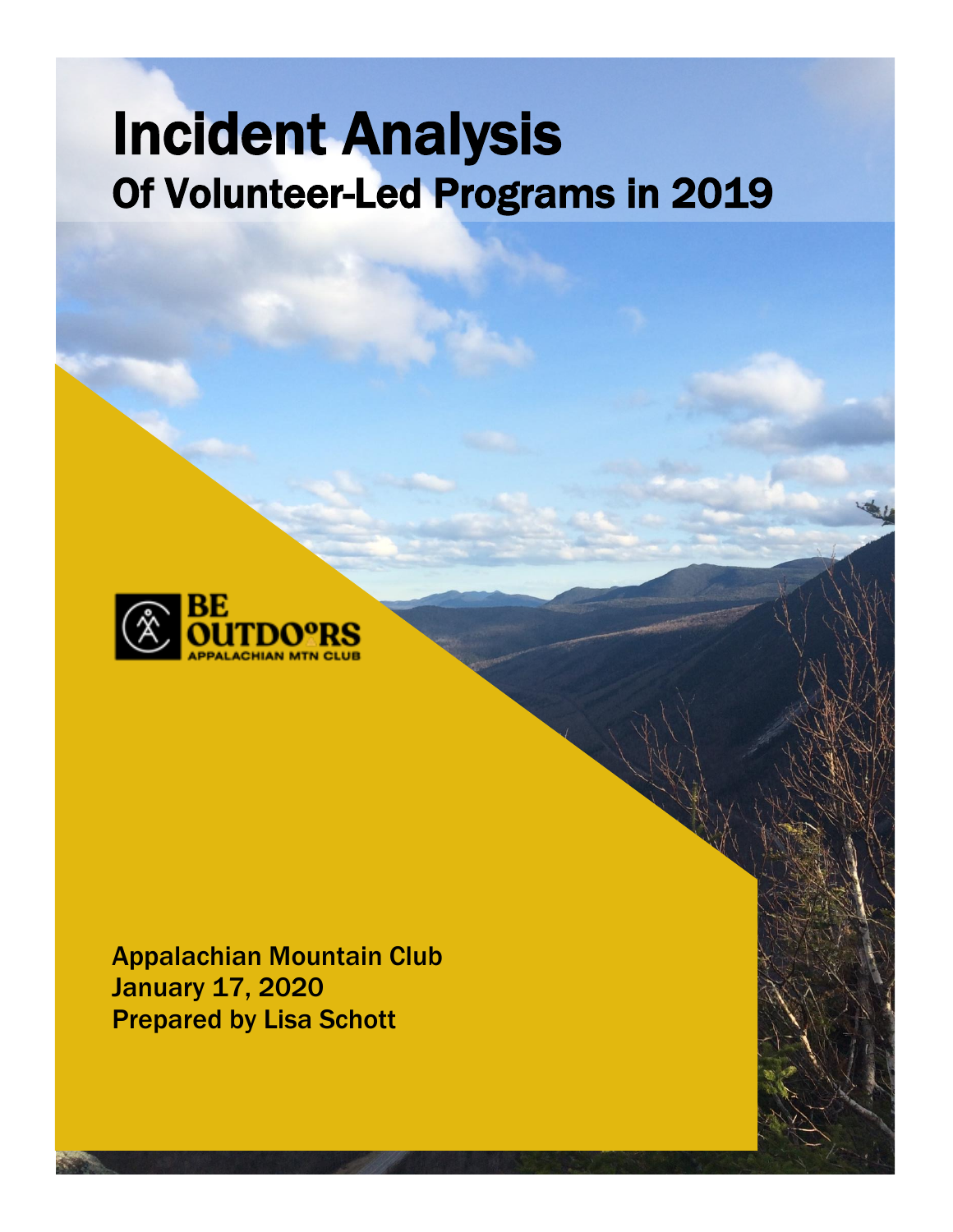# **Overview**

#### **2019**

In 2019, the AMC received 30 incident reports from volunteer-led programs and volunteer-managed facilities. Of these, 29 were incidents, and one was considered a close call/near miss *(fig. 1).*

Of these events in 2019 *(fig. 2),*

- 1 reportedly had no impact
- 10 were minor
- 17 were moderate
- 1 was serious
- 1 was not survivable

### **2018**

In a side-by-side comparison, findings in volunteer incident reporting from 2018 and 2019 are similar. In 2018 we received 42 incident reports from volunteer-led programs or volunteer-managed facilities. In that year, 37 were categorized as an incident and five were listed as close calls/near misses. Though they also ranged from not impactful to not survivable, the majority of incidents were found to be of moderate severity – just as we see in 2019.



INCIDENT CATEGORY





SEVERITY TYPE



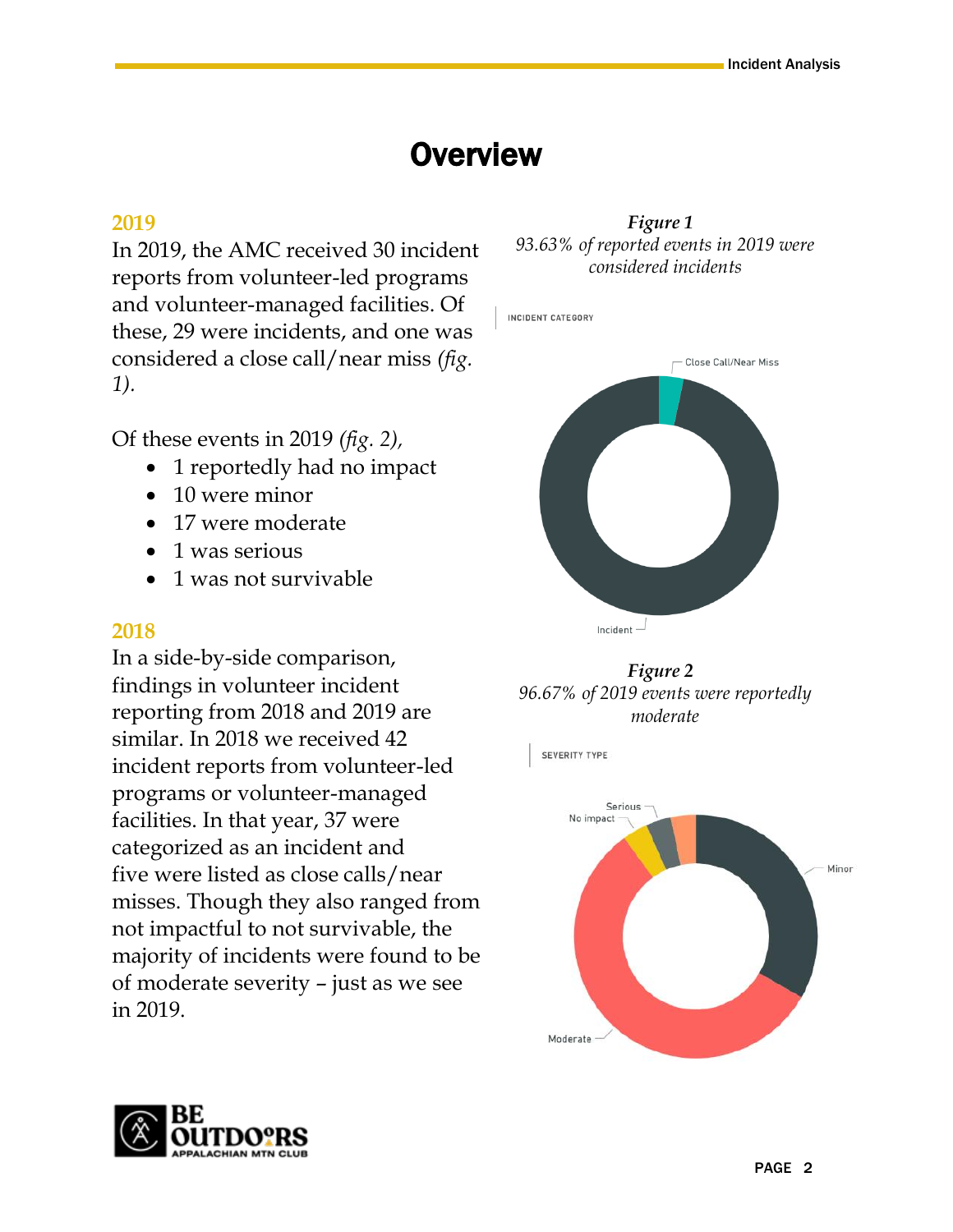# **Incident Type and Treatment**

### **What Happened?**

Out of the 29 reported events that were categorized as "incidents," all but four described injuries to participants *Figure 3*

or guests.

Approximately 14 of the reported incidents resulted in a participant being evacuated from the activity – a majority of those cases involving a patient who was able to selfevacuate or leave with the assistance of other members of their group. At least 19 patients sought care from medical professionals as a



result of the incidents they were involved in, and at least eight reported incidents involved assistant from people or agencies outside the group to manage the situation. Fractures and sprains were the most commonly reported injuries.

# **Activities and Contributing Factors**

# **Which Activities Lead to the Most Incidents?**

The wide majority of reported incidents in 2019 occurred while people



were day-hiking. It is important to bear in mind that this is not necessarily an indicator that this is a higher-risk activity inherently, as these numbers are impacted by the volume of day hike activities offered through our volunteer-led programs and at our volunteermanaged facilities. In 2019 there were over 3,500 day-hike offerings from the AMC volunteer community. Conversely, the same

logic does highlight road biking as one of the riskier activities we engage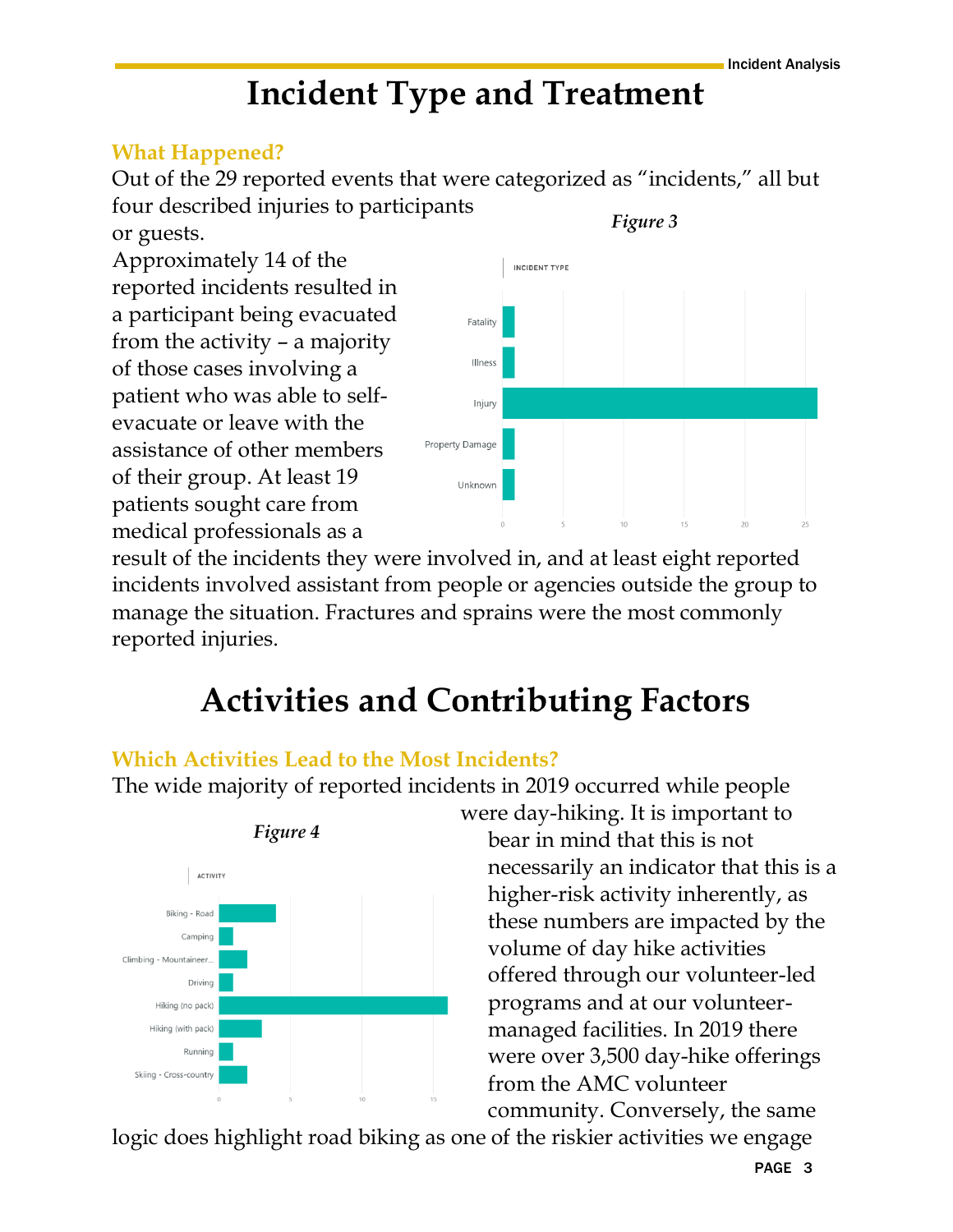in, since the volume of trips offered is significantly lower (just under 650 offerings from the AMC volunteer community in 2019), and the rate of incidents in this activity was the second highest out of all those activities where incidents were reported as occurring.

# **What Factors Contribute to the Most Incidents?**

By a significant margin, the greatest contributing factors to reported

incidents in 2019 were slips, trips and falls. Additionally, in cases where weather was the primary contributing factor, it is worth noting that the incident ultimately occurred because people slipped or fell as a result of weather conditions (i.e. falling when knocked by a strong gust of wind). These fall numbers also do not accurately capture



Incident Analysis

falls from bicycles (four were reported, as seen in figure 4) as there is not currently an option to select in our incident analysis platform that reflects that mechanism of injury (a change we can look to implement in 2020).

# **Conclusions and Learning Opportunities**

### **Incident Type and Treatment**

Most reported incidents result in injury. This is a great reminder of the importance of keeping up-to-date on wilderness medical training. Before going out and/or working with the public, all volunteer leaders should ensure that their first aid kits are fully stocked and they have a clear plan for what they will do should the need for medical assistance arise (nearest hospitals and medical centers, a means of communication, fastest routes to assistance, etc.). More than one group that reported an incident had a medical professional among their number who was able to step in and offer further assistance and advice. Awareness and use of the resources in a group is also important.